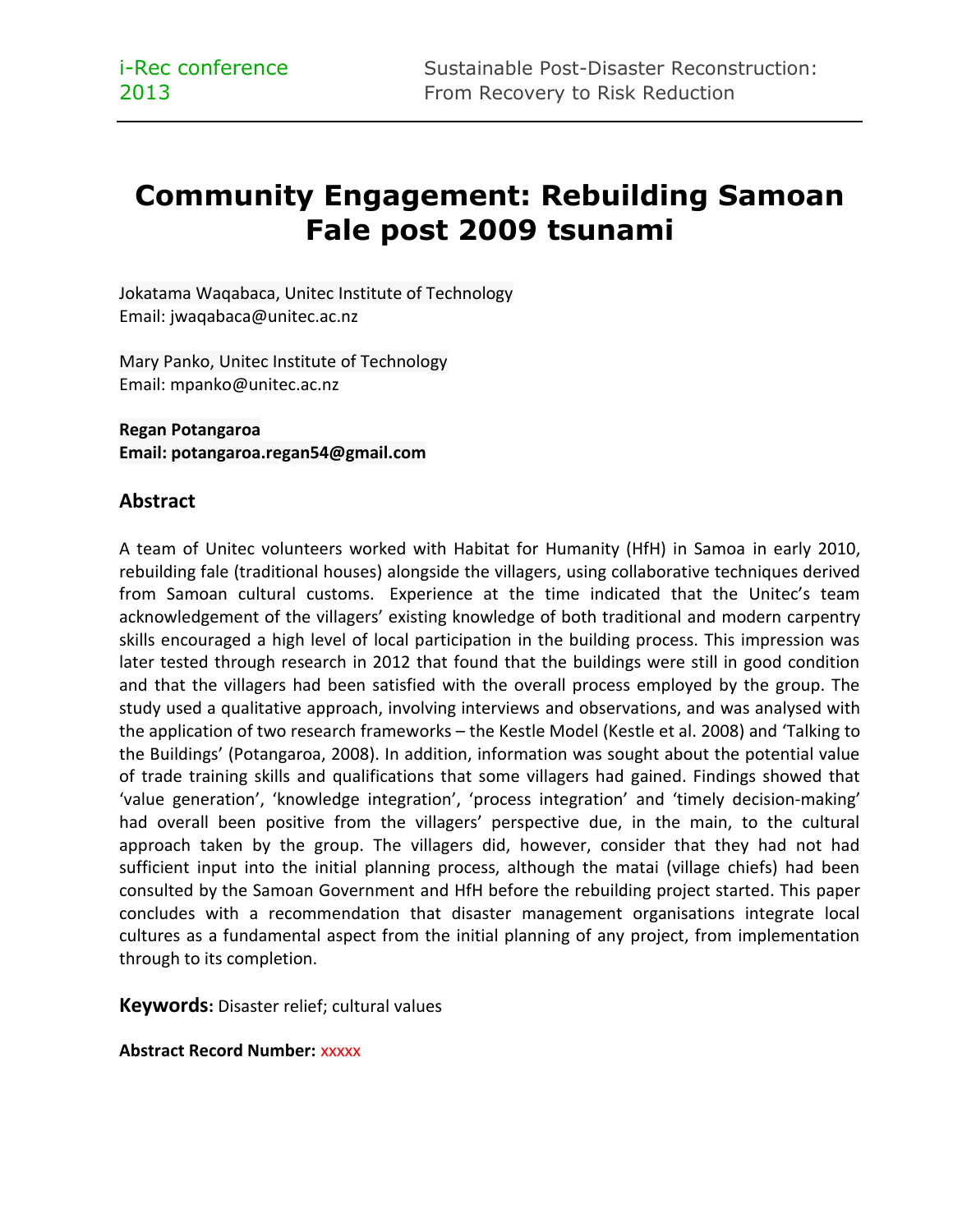### **Introduction**

On 29th September 2009, an earthquake of magnitude 8.3 triggered a tsunami that crashed into Samoa, American Samoa and Tonga, killing about 200 people on the three groups of islands. In Samoa some 20 villages were destroyed leaving 3,500 people homeless. Habitat for Humanity (New Zealand), in partnership with the Samoan government, immediately responded to this disaster by funding and supervising the construction of some 250 fale, or traditional houses, on selected sites on the tsunami-ravaged south-eastern coast of Upolu. Habitat for Humanity (HfH) organised teams of volunteers to build the fale, and, working under Samoan supervisors, all volunteers learnt to build "the Samoan way". (HfH, 2009). This period of rebuilding was carried out from November, 2009 until June 2010 with different teams arriving every two weeks to build a number of fale.

The paper examines the 'success' of one of those teams, from Unitec Institute of Technology, evaluated in terms of the number and quality of the fale this team constructed in the village and the satisfaction that villagers found with wider aspects of the team's involvement. It was hoped that such a study might explain why this team successfully constructed five fale, plus the carpentry for a further three, during their two weeks on the project, in comparison with two being the average number constructed by each of the seven previous groups. In particular, this paper focuses on the value of engaging fully with Samoan cultural mores while undertaking the reconstruction work.

It should be noted that while the research underpinning this paper explores the way in which integration of Samoan village values into the process of construction appeared to be a significant aspect in the rebuilding process, this is not a theoretical anthropological or ethnographic study but an attempt to identify practical steps which future volunteer rebuilding projects might incorporate when faced with disasters in other parts of the world.

A year after the HfH Samoan fale reconstruction project was completed, it was decided to examine the approach taken by the Unitec building team, from both the Matai (Chiefs') and villagers' points of view. As the Unitec team had engaged in collaborative techniques that derived from Samoan cultural customs, the integration of local traditions and values used by that team formed a major part of the investigation.

In addition, the research aimed to discover if the opportunity to gain trade qualifications and skills had also been also seen as valuable by village members, and whether having additional building qualifications had improved villagers' quality of life as well as employment opportunities.

# **Steps Leading to the Reconstruction**

At the initial stage of the project, Unitec Carpentry lecturers were informed that a team of builders were required to go to Samoa to work on the fale reconstruction project and they were invited to volunteer. Questions were raised about ways of working with the Samoan village people. How would they respond when the tutors tried to share their skills and knowledge, and, what about the language barrier?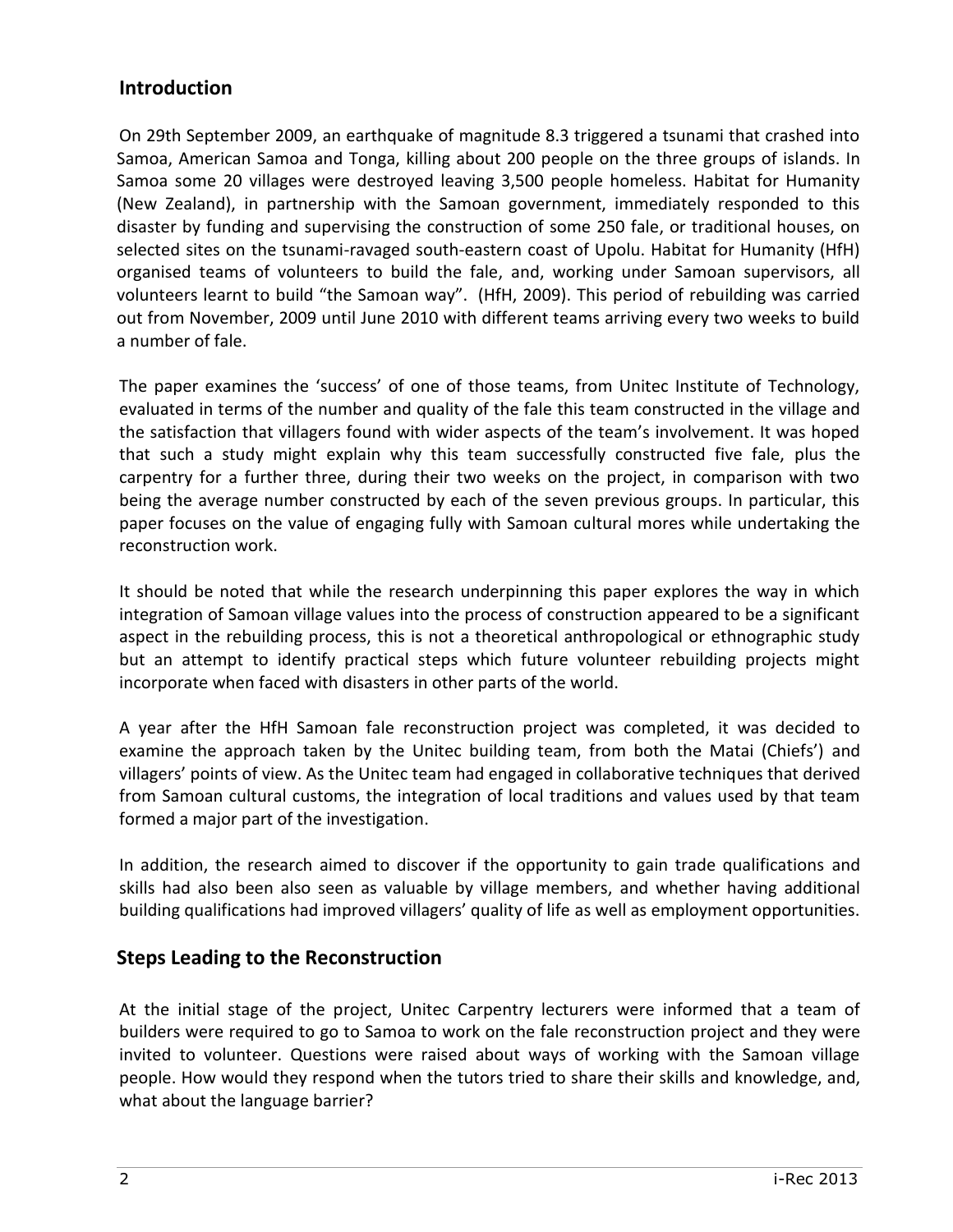As the principal author of this paper comes from Fiji he appreciated that Samoans are a people who hold firmly to their own beliefs and culture. He recognised that while volunteers from New Zealander can provide modern tools, technology and skills, he reflected on how he and the other visitors might be able to demonstrate that the culture of Samoa was valued in practice. He felt that integrating such an approach could build good relationships and develop collaborative engagement between the locals and the volunteers. In turn this should help to grow understanding and respect while empowering the volunteers to successfully construct the fale expected within the timeframe.

Once the Unitec team arrived in the village, there was a distinct feeling of tension amongst the local people, with some villagers already on site standing back from the visitors. It became clear that no one was ready to move forward to work with the new arrivals. This was surprising as seven previous teams of volunteers had already worked in the village building fale during the preceding 14 weeks. Therefore, this seemed to be the right moment to start to break down this barrier by working within existing Samoan cultural practices.

# **Deployment of Cultural Practice**

Members of the team bought some *kava* root which, once prepared, makes a traditional drink used by Pacific Islanders at special meetings and welcoming ceremonies. The highest rank Matai present on site was asked for approval to perform a traditional *Ava* (a Samoan word, asking permission to come into their village) and it was planned that, with the help of an interpreter, that meeting would be used to ask the chiefs for their support.

The Matai agreed to hold the kava ceremony and that event appeared to be the beginning of the team's success. Following this formal gathering, the Matai then held a second meeting with the villagers. Subsequently men came out in force, one member stepping forward from each family. The team later learned from other villagers that the Samoans were pleased that their culture had been respected and that the New Zealanders had acknowledged the traditional building skills that the villagers already held.

During the eight days that the Unitec team worked in the village they managed to complete five fale and finish the carpentry work on a further three houses, requiring only the floors and roofs to be added. Figure 1 shows an almost complete fale together with its Samoan village builders.

Due to the large number of villagers who turned up at the construction site every day, three building parties were organised, with a fourth dedicated to preparing the ground for construction. This allowed the visiting volunteers to work mainly in a supervisory and engineering role. This situation had the added advantage of establishing trust with the village men while overtly demonstrating that the visitors recognised the value of their current skills. At the same time, the team were able to further train some of the villagers and up-skill those who already had knowledge of carpentry by introducing them to modern technology, materials and craftsmanship. Figure 2 shows two apprentices preparing a fascia board, one of who is a Matai gaining his own building qualification.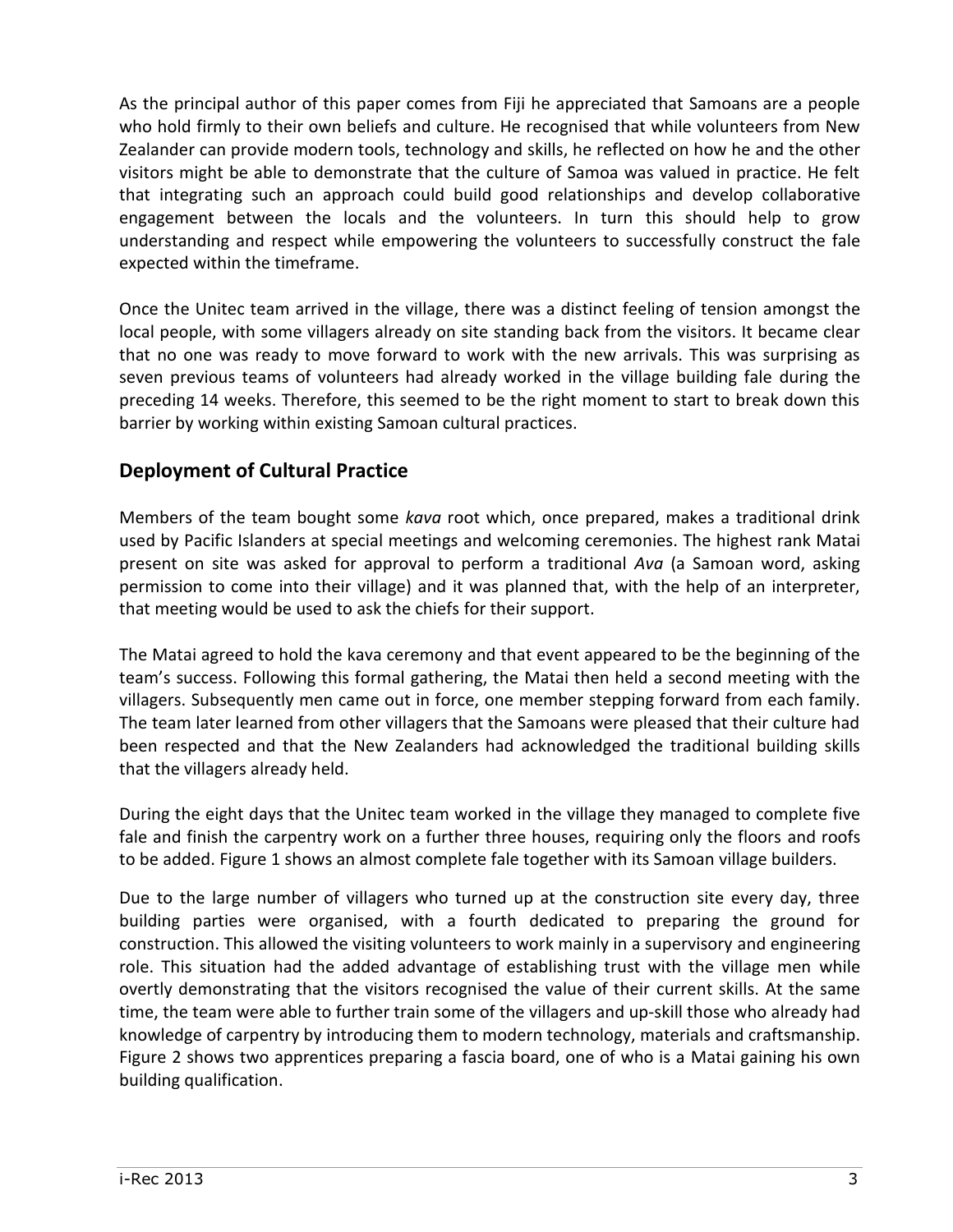

**Figure 1: Fale in final stage of completion**



#### **Figure 2: Apprentices at work**

Each morning started with a normal site meeting as well as prayers, while the work day finished in the same fashion (see figure 3). The Matai were asked to give speeches of encouragement and church elders were asked to pray for the reconstruction team daily. A number of village women took on their traditional roles of supporting the builders by preparing food for them all throughout the day. When the two weeks were over a formal thanksgiving feast was also organised by the villagers.

As a result of this community collaboration the village people fulfilled the challenge of forming their own Habitat Construction team and demonstrated that they did not need any further volunteers to come to the village to work with them. They had won the confidence of Habitat for Humanity as well as the trust of the Samoan Government. They became the only village who finished all the fale planned to be built before the end of the Rebuilding Project timeline.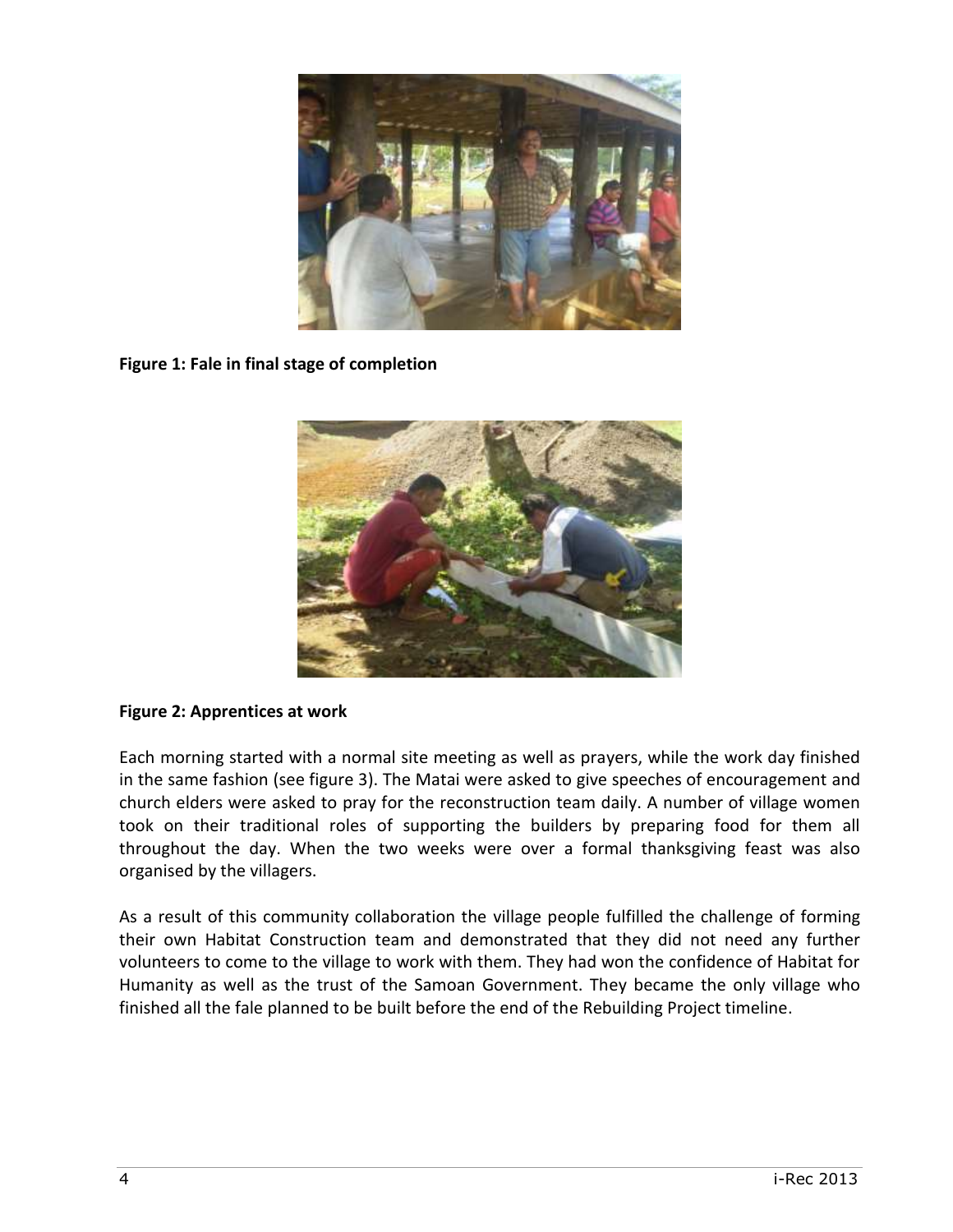

**Figure 3 : Villagers during a morning site meeting before work commences.**

# **Research Methodology**

A Qualitative approach was used in this research comprising interviews, observations, with *Koha* as the method of obtaining information from the participants (*Koha* is the thanksgiving meal shared amongst all the participants). In addition, preliminary discussions were held with HfH officers in New Zealand who gave their support to the investigation.

In order to formalise the findings and triangulate the results, two established frameworks were employed, in addition to perceptions revealed during the villagers' interviews. These were, 'Talking to the Buildings' (Potangaroa, 2008) and the Kestle Model (Kestle et al. 2008). The former was primarily an observational tool designed to evaluate the structure and use of the buildings, while the latter was employed during the analysis of the findings.

# **a) Talking to the Buildings**

In order to use measurable criteria when evaluating the completed fale, a technique was employed known as 'Talking to the Buildings' (Potangaroa, 2008). This involved assessing 10 diverse patterns for each building giving each a significance score from 1 to 4, with 1 representing 'Not significant' 4 being 'Very significant'. The 10 patterns were mapped across three spatial areas of a house these were typically: the area outside the fale; the area immediately inside the building, then any other further spatial divisions further within. The observations were carried out by the Fijian researcher, guided by the match he perceived between the pattern and its optimal description (shown in Table 1). This procedure was adapted from an original evaluation system designed by Jacobson et al. (2002).

# **b) Kestle Model**

The process used to analyse the key factors in the HfH Samoan rebuild was adapted from the Kestle Model (2008). This is a multi-disciplinary management framework for collaborative international projects on remote sites that was developed and subsequently tested in the humanitarian aid context in Darfur and in Aceh. It had been found to be very effective in modelling and interpreting the issues related to the provision of humanitarian aid in remote locations, following natural disasters. The Kestle Model provides a framework to compare what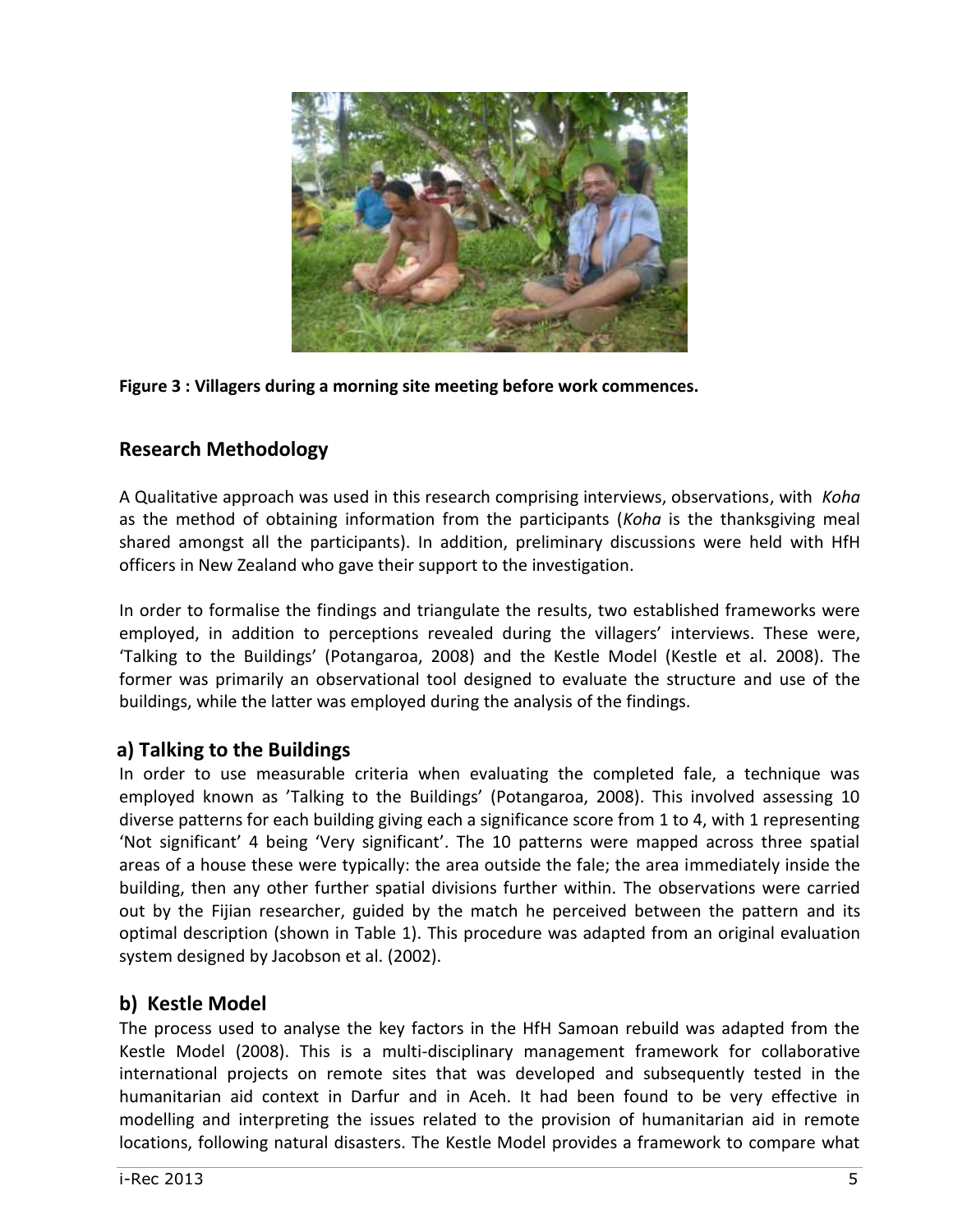has been seen and experienced in the field, versus what was planned by management in the various organisations. From that comparative analysis it aims to demonstrate where specific value has been being added (or is perceived to have been added).

# **Research Design**

It was intended to organise separate interviews with different members of the village community in order to encourage a free flow of information. It was planned that 1:1 interviews would be held with each of the three Matai (chiefs) who were involved in the original project. It was proposed to then interview 6-8 villagers during a *talanoaga* session (focus group) without the Matai being present, although the same questions would be used as a basis for all interviews. The villagers would be invited by HfH so that they would be relatively independent both of the Matai and the researcher involved during the time of the original rebuilding.

In addition, observations would be carried out - using the 'Talk to the Buildings' evaluation (Potangaroa, 2008).

# **Actual Research**

Two 1:1 interviews were carried out with villagers, both of whom spoke English, prior to the official meeting with the Matai. One of these was with a villager who had subsequently used his building experience to continue his education and gain formal building trade qualifications. The other interview was with a female community worker who lived in the village and who had worked closely with the HfH project.

The Matai then decided that they would prefer to meet as a collective group, a meeting that, according to Samoan custom would also be attended by all the male villagers in a non-speaking capacity. 14 Matai took part in this meeting, their answers being later translated and transcribed.

The differences between the plan and the actual research occurred organically to fit in with the village circumstances. It is worth noting that in an original briefing in New Zealand, HfH had recommended that initial interviews should be conducted without the Matai being present in order that villagers might be enabled to express their opinions, a situation which was only partly achieved.

#### **Results**

#### **i) Interview with a village community worker**

Leela, whose background is that of a qualified social worker, organised food for the volunteers during the rebuild and had also been provided with a fale. She had lived her whole life in the village but had connections outside the village and with government officials. During her interview she stressed the high level of satisfaction the villagers felt with the building project and then made a number of key points: the importance of culture in communication; the need for more in-depth volunteer orientation; and the benefits of the training gained by the village men.

She explained that both before and during the rebuild there had been times when there had been a lack of communication, which has resulted in failure by some earlier teams to work effectively. Some of the teams did not formally introduce themselves to the locals or explain in any detail how the work was going to progress. Whereas, she said that the Unitec team had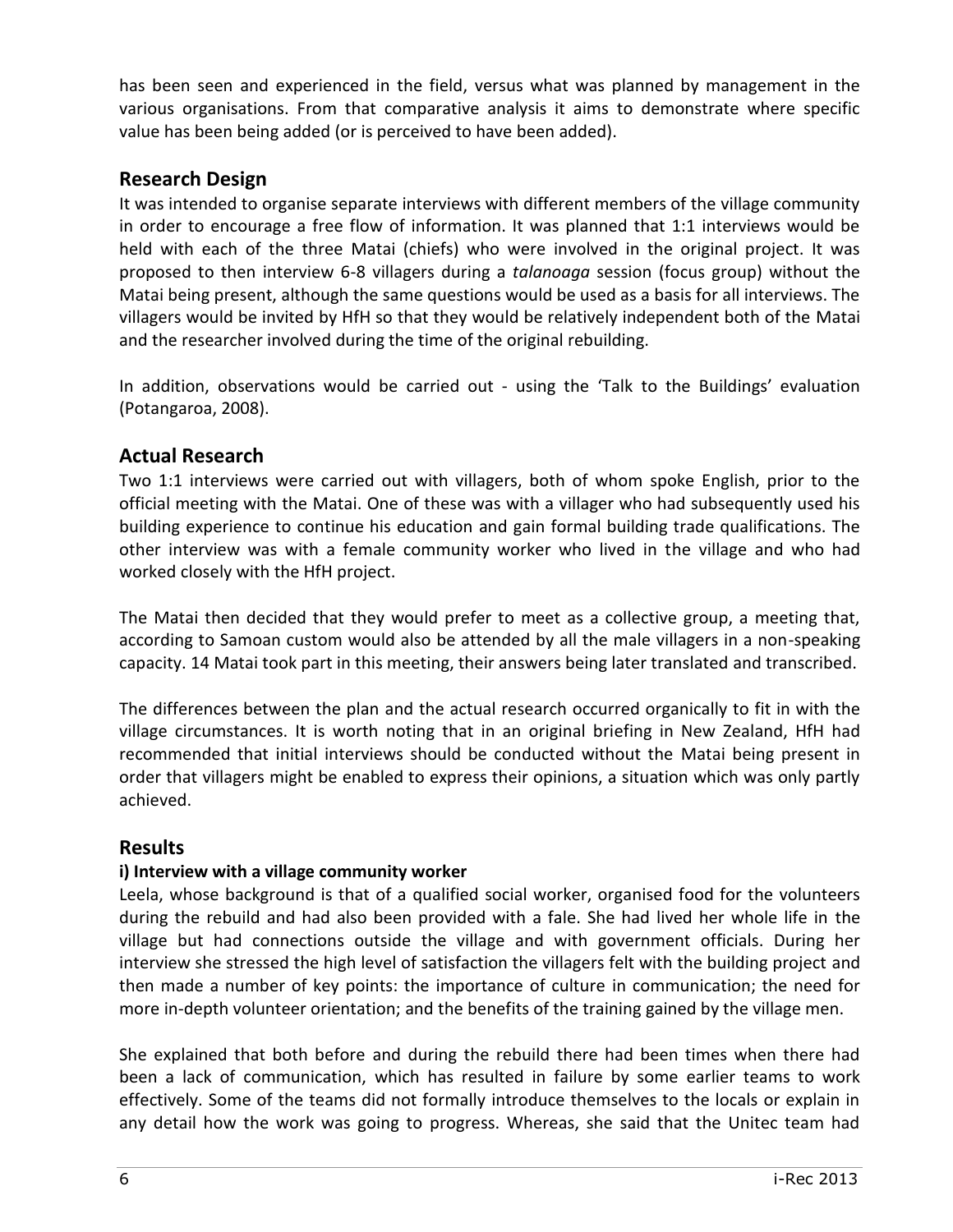arranged a formal introduction ceremony, kept people informed on a daily basis and, at the end of the working day, spent time sharing kava with the local men. She noticed this process had produced a strong awareness of camaraderie and a feeling of brotherhood.

Leela emphasised that there had been a great value in having a Pacific Islander liaising between the villagers and the volunteers:

*You came with your Fijian cultural mix and that's the important thing. In the Pacific Islands, we are going to need more people like yourself to be team leaders or supervisors, because the volunteers that comes from all over the world have no idea of our culture. You need somebody who knows how this moves, somebody with heart, somebody with the understanding. Not to say to discriminate from the palagi, but you are going to need somebody from the Pacific - but not necessarily our own people from here.*

Although she underlined the value of the overall building project, she gave a number of examples of the way the villagers' requests had been ignored, particularly during the planning stages. The only input they were offered was on the placement of the individual houses, but when they asked to alter the locations of some of the toilets – there was no one who was willing to take the authority, *'no one was able to say 'let's do this'.*

Towards the end of her interview, Leela praised the training work done by the Unitec team, both formally and informally. She explained the effect this had had on the younger village men:

*Yes, definitely they all got qualified. They've got couple of Carpentry certificates to be builders in Australia, and New Zealand. Now, when they apply for a job, they can get the same wage as carpenters that come from overseas.* 

She concluded by stressing the need for more effective co-ordination between villagers, government and the agency involved. There was also a requirement to have a liaison or a mediator between the people who getting the houses, the workers, the volunteers and the overall supervisor (Habitat for Humanity). Her final words were, *"Oh, it's so lovely to see that our dignity has been restored!"*

#### **ii) Interview with a village carpentry student**

Siale had been one of the young village men who had taken part in the rebuilding as a carpenter's hand whose family also gained a new fale. He subsequently went onto complete a building qualification, and aided by the practical skills gained on the construction site, he graduated the following year with a Certificate in Carpentry and Joinery. His work on the fale was assessed as part of the practical requirement of this course.

He explained how important the acquisition of this formal qualification had been to him:

*It gives me a job, so now I am able to support my dad and my mum - the family. Yes, because when you left, I went ahead to do a carpentry Course offered by APTC and graduated with a Carpentry and Joinery certificate. So, when you left, I got a carpentry job in town. My priorities are changed, my lifestyle is changed so I'm no more a village man now - I'm working!*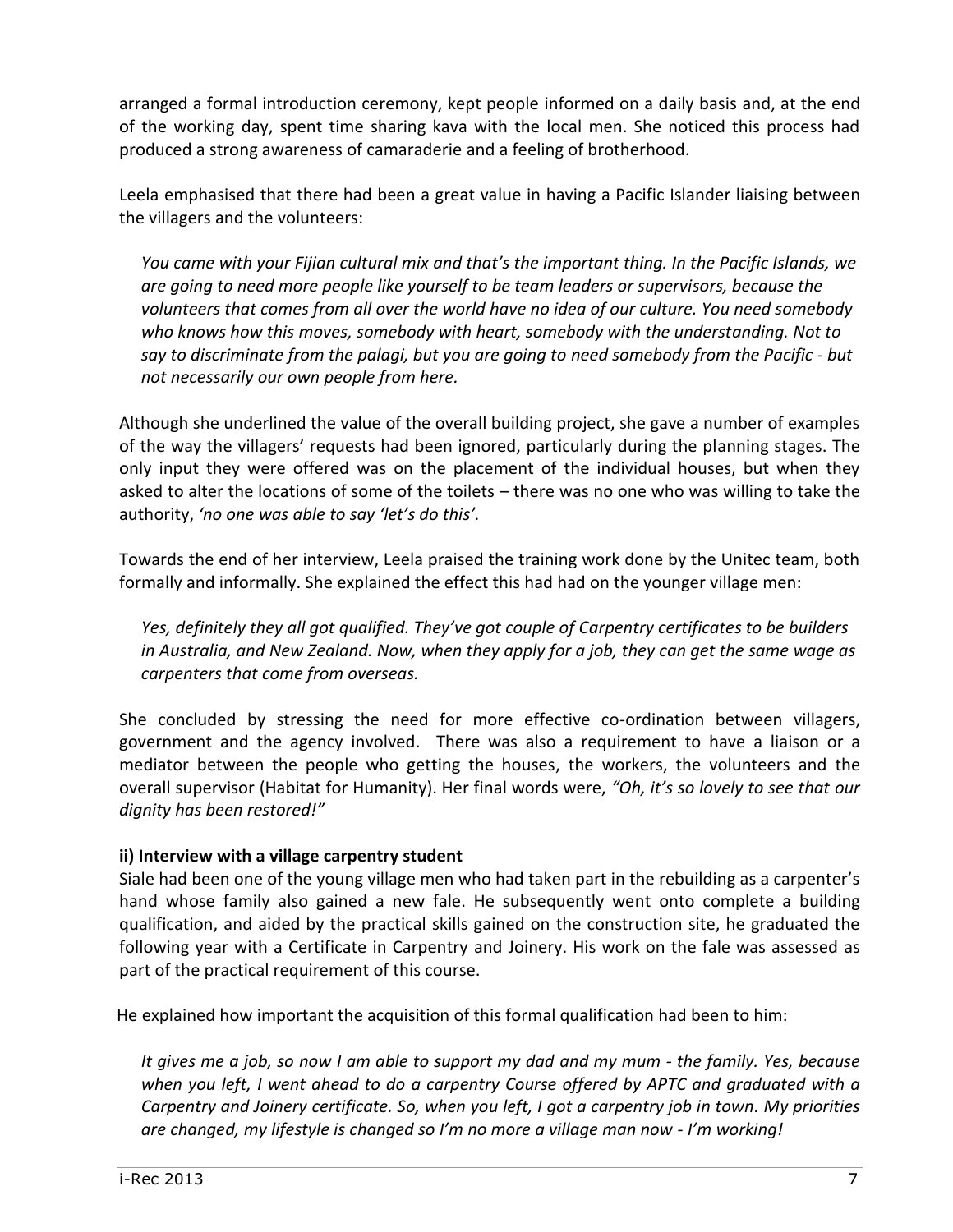It was also clear in his conversation that he and his friends had valued the respect shown by the visiting Unitec team:

*Especially when you came to us with all the Matai, with us sitting around the Kava ceremony, exchanging words of respect, respecting each other. That's great, that's a great cultural oriented session. I think I can see some similarities in our culture, yes, that's great.* 

Finally, Siale commented on the opportunity to input ideas and requests to the visiting volunteers, His experience was that when the Unitec team were asked to slightly reduce the height of his fale and also change the location of the toilet, both these requests were complied with.

#### **iii) Interview with the Matai**

After initially describing difficulties they had found connected to government funding in general, the Matai confirmed that all the fale that had been built were satisfactory although only 28 houses had been constructed in total. This was despite the fact that there were 60 plus families in the village who had initially needed new homes. They explained that all of the new fale were occupied even though some were only used for sleeping by families who worked elsewhere during the day.

When questioned about the traditional lines of authority connected to house building, they made it clear that following Samoan tradition, this ultimately resided in the hands of the Matai:

*The Matai are in charge, they instruct the aumaga (council of untitled men), they must obey because the chiefs are in charge of the village. Although Tafua is the head of the village, the authority lies collectively with all the chiefs. The reason why the chiefs and aumaga work together is firstly to make sure the job gets done quickly because there is the obligation on the aumaga to obey the chiefs. For example when the aumaga helped you build, you were the leaders, but it was on our order that they came to help in order to help the project move quicker.*

The Matai considered that the Unitec team had shown due respect to the hierarchy of the people, and had overcome the barrier of language. However, they did state that they had not been able to provide sufficient input during the pre-planning stage of the rebuild. Nevertheless, they were satisfied that a correct decision had been taken (by the government) to relocate the village inland, away from the coast. They added that the water supply had still not been laid on.

Overall they believed that the help they had received had been of great benefit to them, "*Without your help, we would still be trying to build new houses - still trying to rebuild our village."*

#### *iv. Talking to the buildings* **(Potangaroa, 2008)**

All five of the buildings completed by the Unitec team were evaluated against the ten patterns, and values were attributed to each. Values of 1 or 2 were deemed to have less significance (and therefore have less relevance to that pattern) than values of 3 or 4.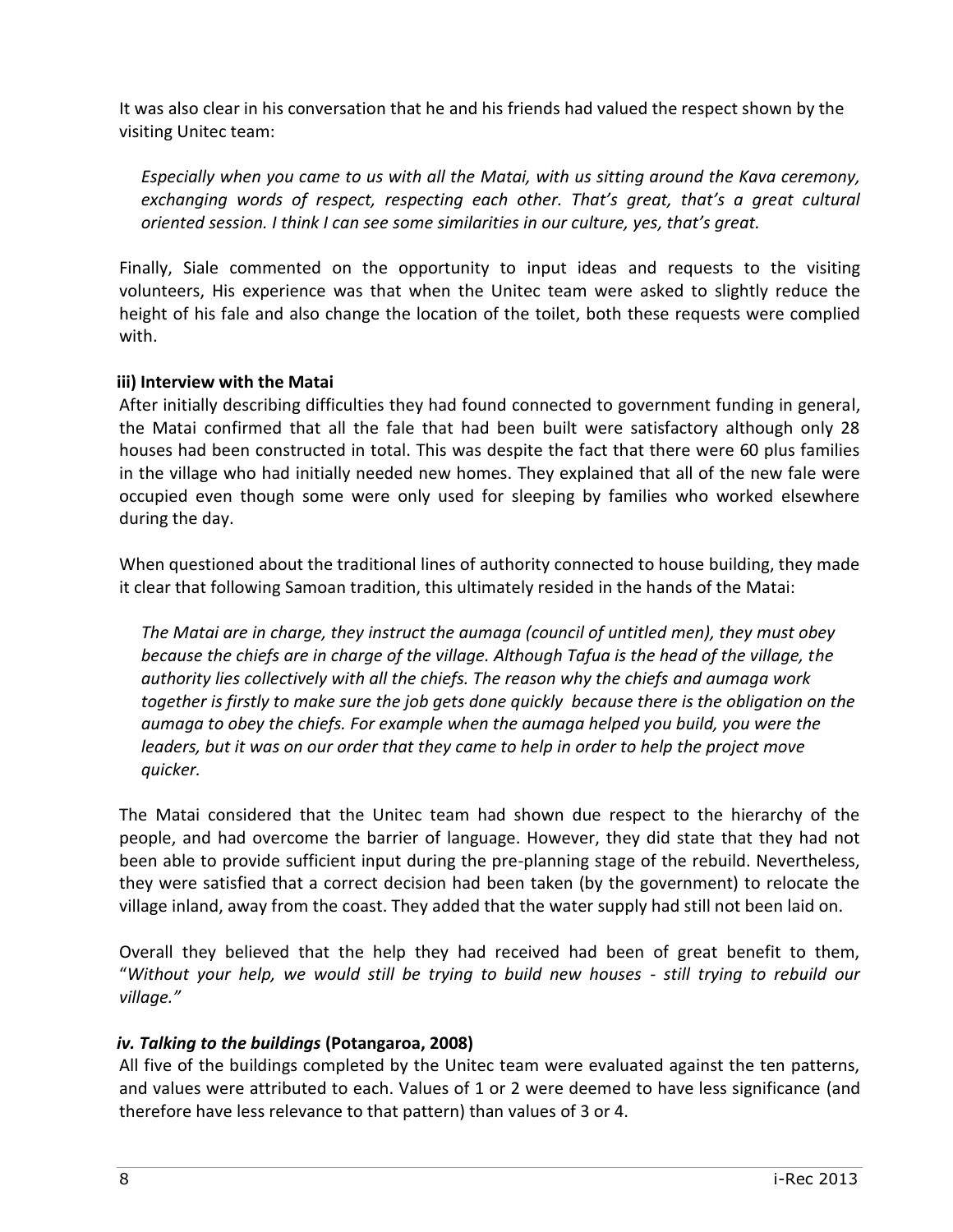| Pattern                                                                         | 1              | $\overline{2}$ | 3              | 4              | 5              | Comment                                      |
|---------------------------------------------------------------------------------|----------------|----------------|----------------|----------------|----------------|----------------------------------------------|
| Inhabiting the site<br>(Response between house and site)                        | $\overline{2}$ | $\overline{2}$ | $\overline{2}$ | $\overline{2}$ | $\overline{2}$ | Lack of input into site<br>location by owner |
| Creating rooms, outside and inside                                              | $\overline{2}$ | $\overline{2}$ | 3              | 3              | $\overline{2}$ | Mostly crowded together,<br>except fale 3 4  |
| Places in between                                                               | 3              | 3              | 3              | $\overline{3}$ | 3              | Space available                              |
| Refuge outlook                                                                  | 3              | 3              | 3              | 3              | 3              | Vista satisfies inhabitants                  |
| Private edges, common core                                                      | 1              | 1              | 1              | 1              | 1              | No private areas                             |
| The flow through rooms                                                          | 3              | 3              | 3              | 3              | 3              | Open plan                                    |
| Composing with materials                                                        | $\overline{2}$ | $\overline{2}$ | $\overline{2}$ | $\overline{2}$ | $\overline{2}$ | Local timbers untreated                      |
| Sheltering roof (form of the roof<br>carries the look and meaning of<br>shelter | 3              | 3              | 3              | $\overline{3}$ | 3              | Simple, well-constructed                     |
| Parts in proportion                                                             | $\overline{2}$ | $\overline{2}$ | $\overline{2}$ | $\overline{2}$ | $\overline{2}$ | All fale of equal design                     |
| Capturing light                                                                 | 3              | 3              | $\overline{3}$ | 3              | 3              | All open to light well<br>ventilated         |
| <b>TOTALS</b>                                                                   | 24             | 24             | 25             | 25             | 24             |                                              |

**Table 1: The relative significance of patterns across Fales 1 - 5**

Overall, this evaluation indicated that all the fale patterns showed almost identical levels of significance between one another. The only exceptions to this, as highlighted in Table 2, were the creation of internal rooms in Fale 3 and 4. This caused a higher significance score to be allocated to these two buildings. The second clear result was the uniformly low significance of Private Edges. This was due to the normal lack of Private areas in traditional Samoan villages and indicated that this pattern was not applicable in this development.

#### **Discussion**

Objective analysis of the interview responses is always open to the challenge of bias, as the villagers' answers may be influenced by Pacific cultural politeness compounded by a perception of gratitude or indebtedness. However, the variety of replies, taken together with the application of two established research frameworks support the original hypothesis of this research – that the project team did carry out a successful project and this was largely due to the careful use of culturally appropriate techniques throughout the endeavour.

The overall success of this rebuilding project was finally examined using the Kestle framework (2008) which explored four key factors: 'value generation', 'knowledge integration', 'process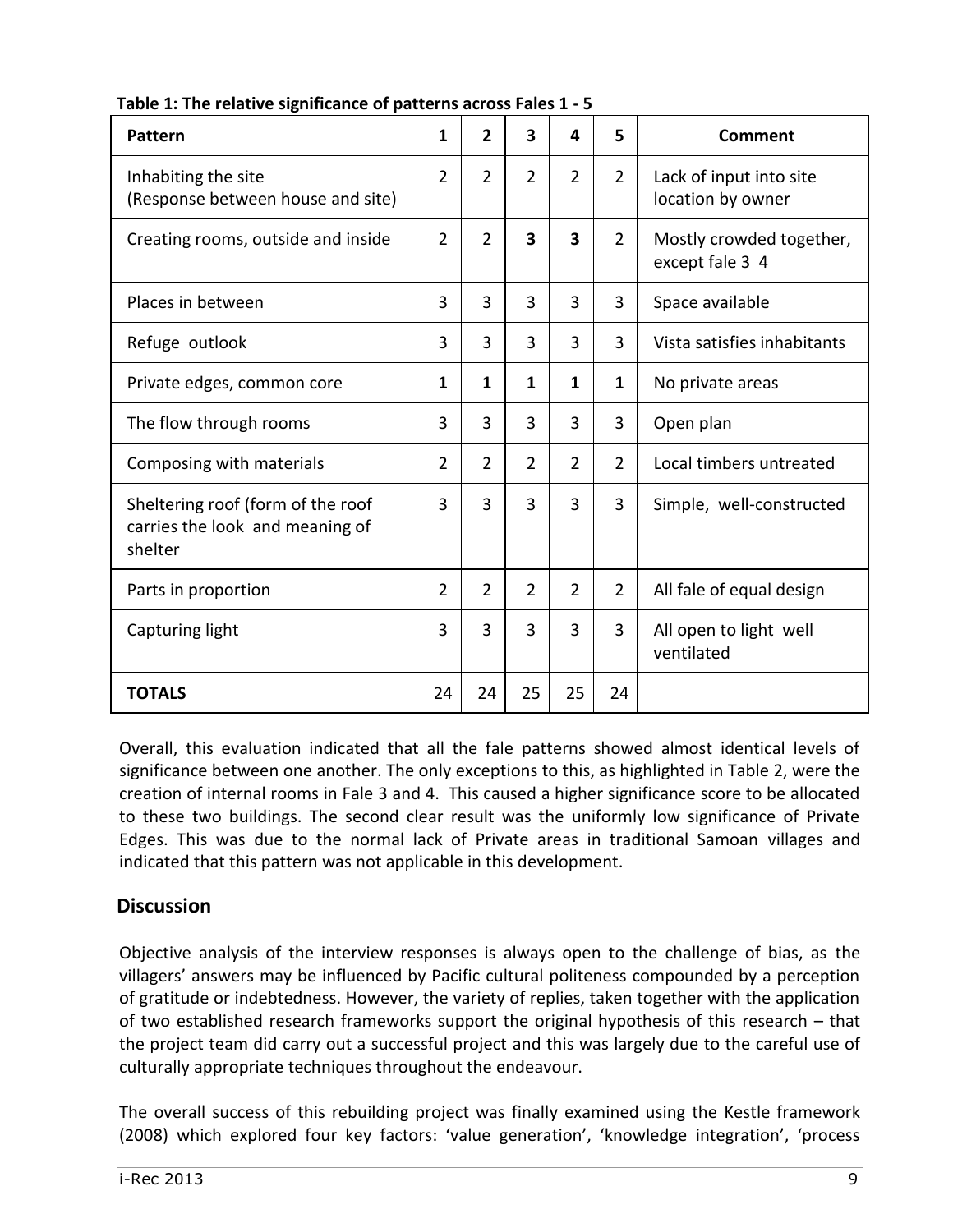integration' 'timely decision-making'. In the case of the Samoan rebuild, the detailed aspects of each of these parameters are shown in Figure 4, modified to fit the context.

**Value generation**: The number and quality of fale built by the Unitec team amply fulfilled the expectations of the villagers from all ranks of the village hierarchy. Everyone interviewed in the village drew a strong connection between this quantifiable achievement and the behaviour displayed by the team in recognising local customs, ranging from the involvement of the Matai to the sharing of kava at the end of each working day.

**Knowledge integration**: This appeared to be successful at both a formal and an informal level, although there was some discrepancy around the number of men who gained building qualifications – the Matai considered that only a couple had achieved this qualification while the young builder claimed that a number of his contemporaries had also been successful.

**Process integration**: This was an area where three of the main criteria had been achieved (the number of fale built, in time and to an acceptable standard as determined through the 'Talking to the Buildings' framework). However, aspects of collaboration between Project planners (primarily the Samoan government HfH and the Matai) showed areas where further improvement could be undertaken.

**Decision making**: The value of having a closer integration between the volunteer building teams and the villagers was identified by all of the villagers. Also, they recognised the importance of having a Master carpenter in charge who understood the process of Pacific decision making.



**Figure 4: Value, Knowledge, Integration and Decision making**

#### **Recommendations**

This project ultimately will help to develop a good model of implementing cultural practices and understandings during external disaster relief projects based on the responses of the villagers